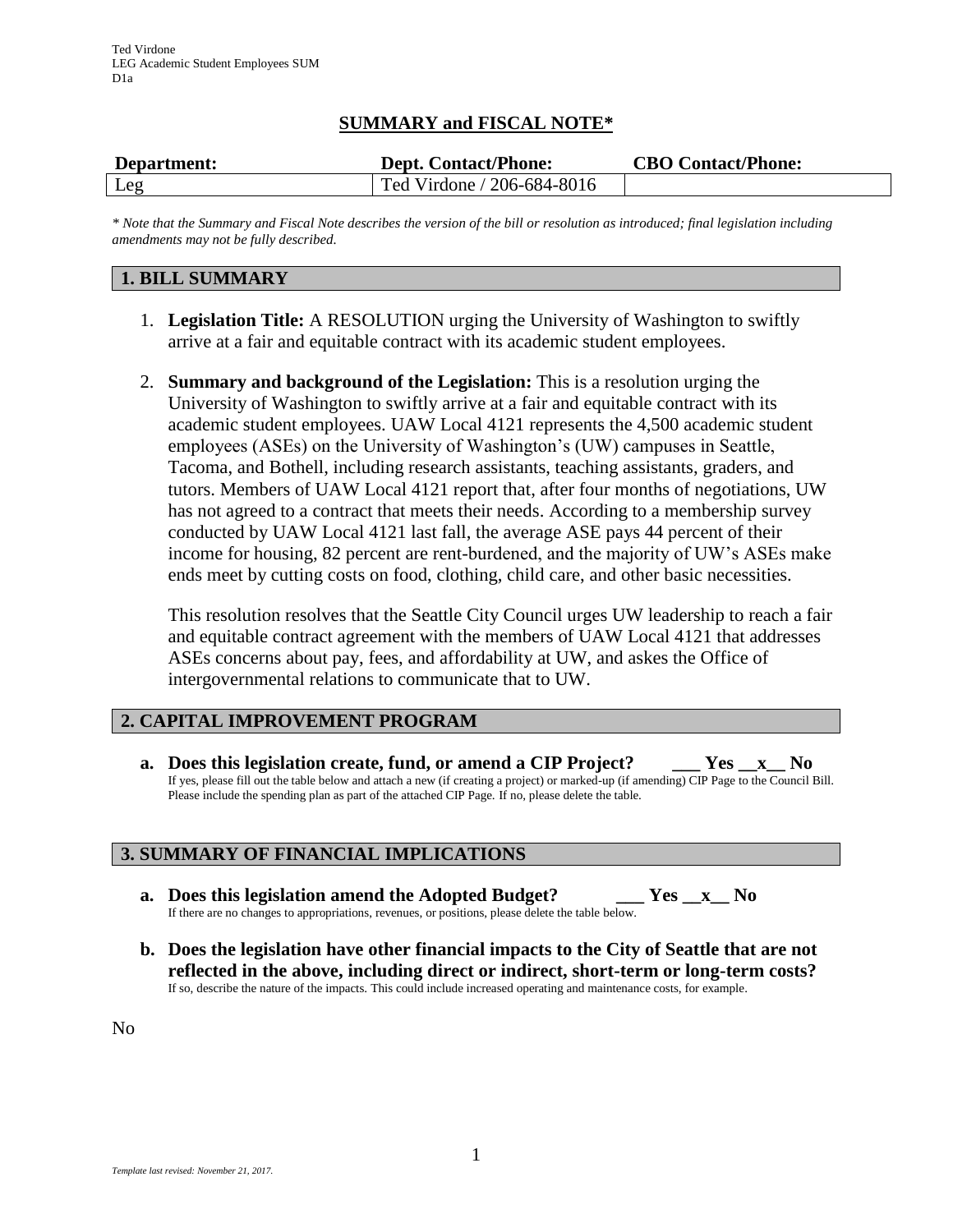**c. Is there financial cost or other impacts of** *not* **implementing the legislation?** Estimate the costs to the City of not implementing the legislation, including estimated costs to maintain or expand an existing facility or the cost avoidance due to replacement of an existing facility, potential conflicts with regulatory requirements, or other potential costs or consequences.

No

If there are no changes to appropriations, revenues, or positions, please delete sections 3.d., 3.e., and 3.f. and answer the questions in Section 4.

#### **4. OTHER IMPLICATIONS**

**a. Does this legislation affect any departments besides the originating department?** If so, please list the affected department(s) and the nature of the impact (financial, operational, etc.).

No

**b. Is a public hearing required for this legislation?**

If yes, what public hearing(s) have been held to date, and/or what public hearing(s) are planned/required in the future?

No

**c. Does this legislation require landlords or sellers of real property to provide information regarding the property to a buyer or tenant?**

If yes, please describe the measures taken to comply with RCW 64.06.080.

No

**d. Is publication of notice with** *The Daily Journal of Commerce* **and/or** *The Seattle Times* **required for this legislation?**

For example, legislation related to sale of surplus property, condemnation, or certain capital projects with private partners may require publication of notice. If you aren't sure, please check with your lawyer. If publication of notice is required, describe any steps taken to comply with that requirement.

No

**e. Does this legislation affect a piece of property?**

If yes, and if a map or other visual representation of the property is not already included as an exhibit or attachment to the legislation itself, then you must include a map and/or other visual representation of the property and its location as an attachment to the fiscal note. Place a note on the map attached to the fiscal note that indicates the map is intended for illustrative or informational purposes only and is not intended to modify anything in the legislation.

No

**f. Please describe any perceived implication for the principles of the Race and Social Justice Initiative. Does this legislation impact vulnerable or historically disadvantaged communities?**

If yes, please explain how this legislation may impact vulnerable or historically disadvantaged communities. Using the racial equity toolkit is one way to help determine the legislation's impact on certain communities.

Academic Student Employees at the University of Washington argue that fair pay and fee waivers are necessary to prevent the further gentrification of graduate education, so that people from low-income and working families, women, people of color, queer and trans people,